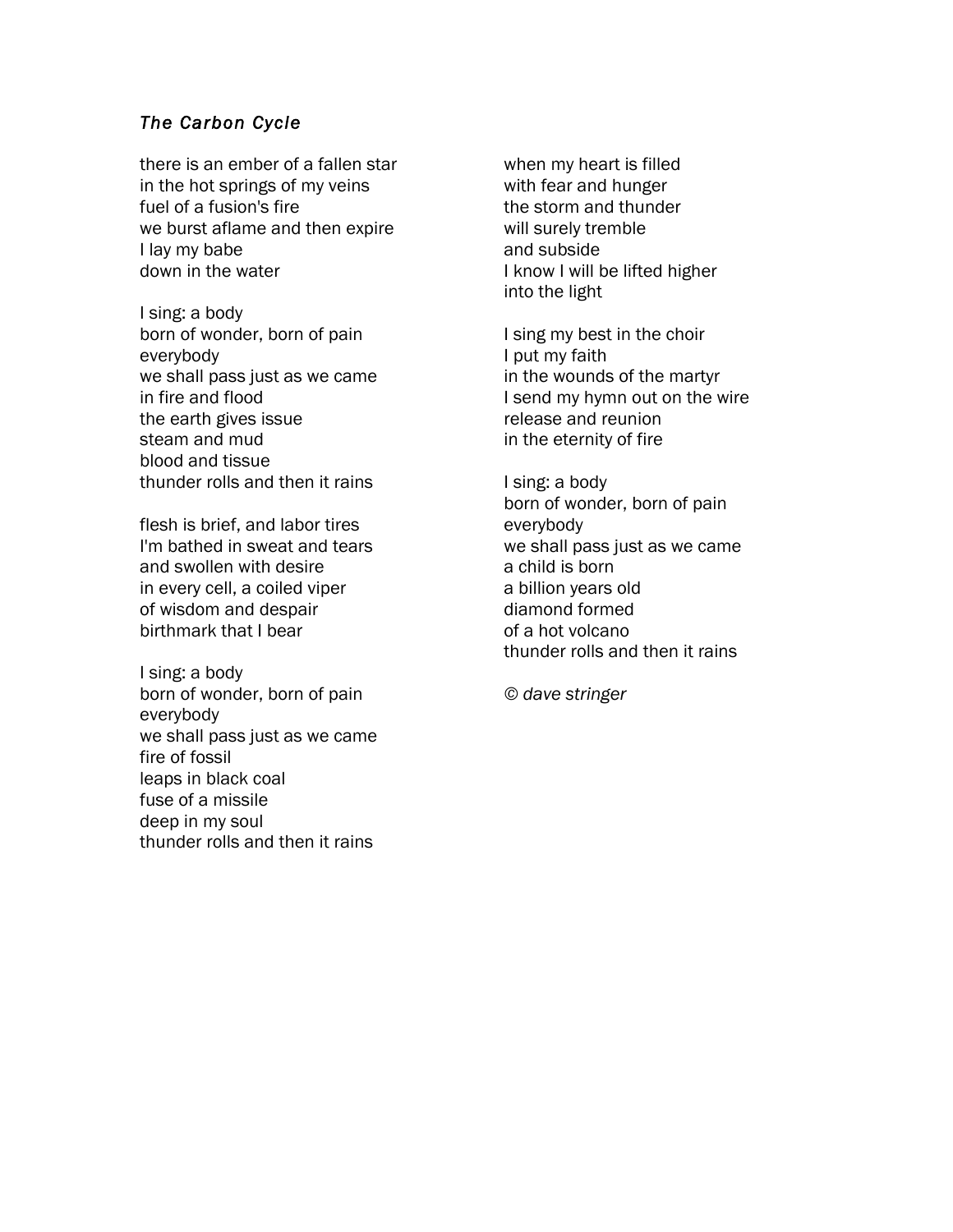## Checking The Arithmetic

if life were a cool calculation where all of the numbers compute, then one could sum all of creation and reduce it all down to the root. but my mind is a multiplication of chance and illusion and doubt: I'm confused and impatient, a fool at foundation. I never will figure it out.

am I just a mutation with a curious urge? an endless vexation, a mistake that recurs? a singular statistic, a product of the dice? checking the arithmetic, it's not quite right...

I questioned a mathematician: my life is uncertain and strange, tell me what of the human condition can the priesthood of science explain? she said life is a state of transition, a pattern of chaos and change: of loss and division and love insufficient to answer the problem of pain.

am I just a tangle of jumping nerves or a point on a line describing a curve flickering in physics' cinema of sight? checking the arithmetic and it's not quite right...

if I only know what I am feeling and can't prove the world outside, then standing or kneeling or staring at the ceiling you've gotta have faith as your guide. the world of sensation is a puzzling equation, a persistent hallucination so you've gotta have faith as your eye...

am I just an ache in a painful world dreaming awake in a reciprocal blur i'm baffled beyond logic and searching for insight, checking the arithmetic, it's not quite right....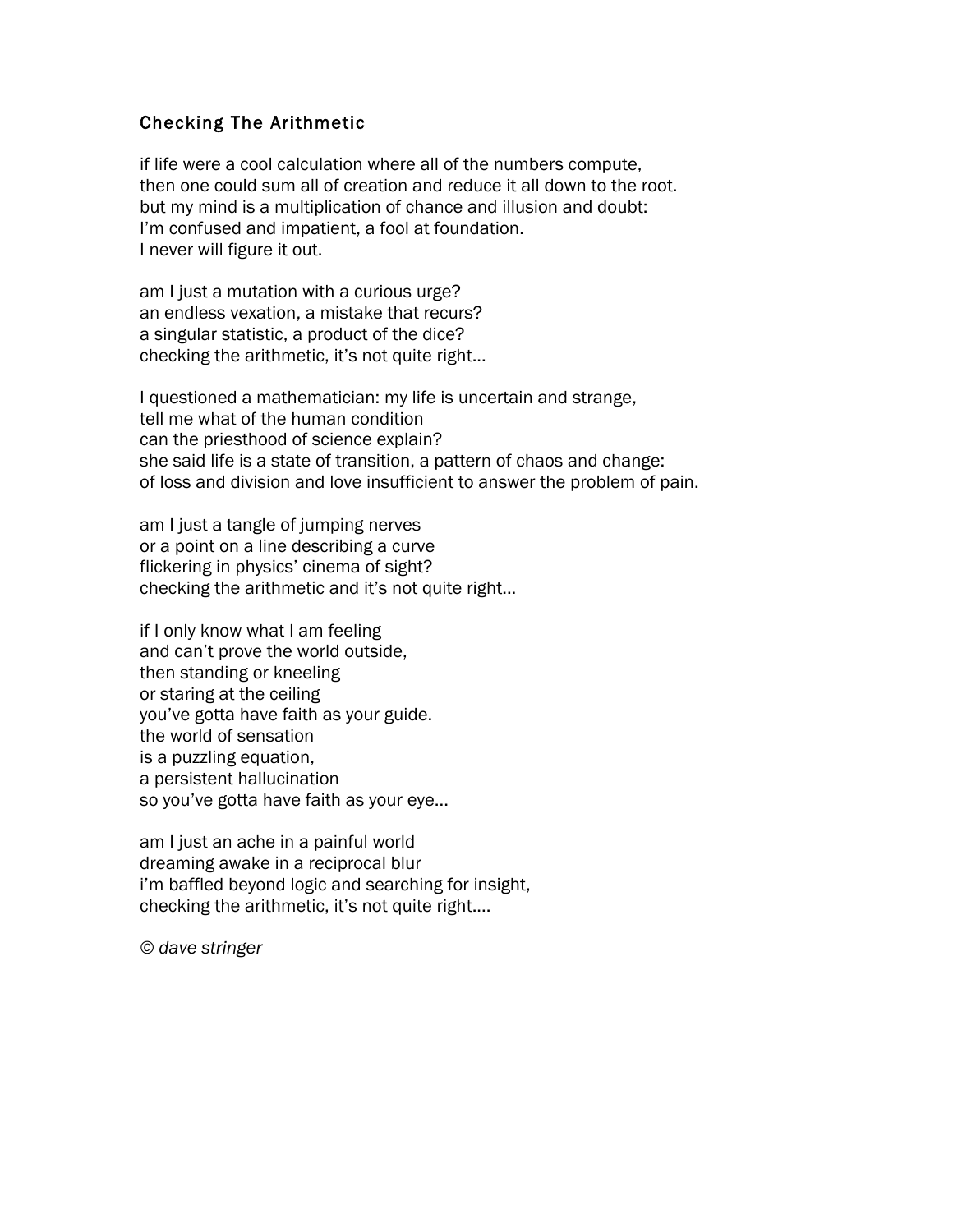# The Satellite Sky

I'm calling an impulse of light in the vacuum of night can you hear me? I'm swallowed in the heavens so bright but no one in sight is near me

the satellite sky vast and empty the silence of existence that we signal through await your reply lost and lonely a siren in the distance sounding deepest blue

calling for you for conversation linking up and signing off never getting close enough to quiet my heart howling to rue a separation a longing we can't satisfy we are satellites, you and I echoes apart

I'm calling an impulse of light in the vacuum of night can you hear me?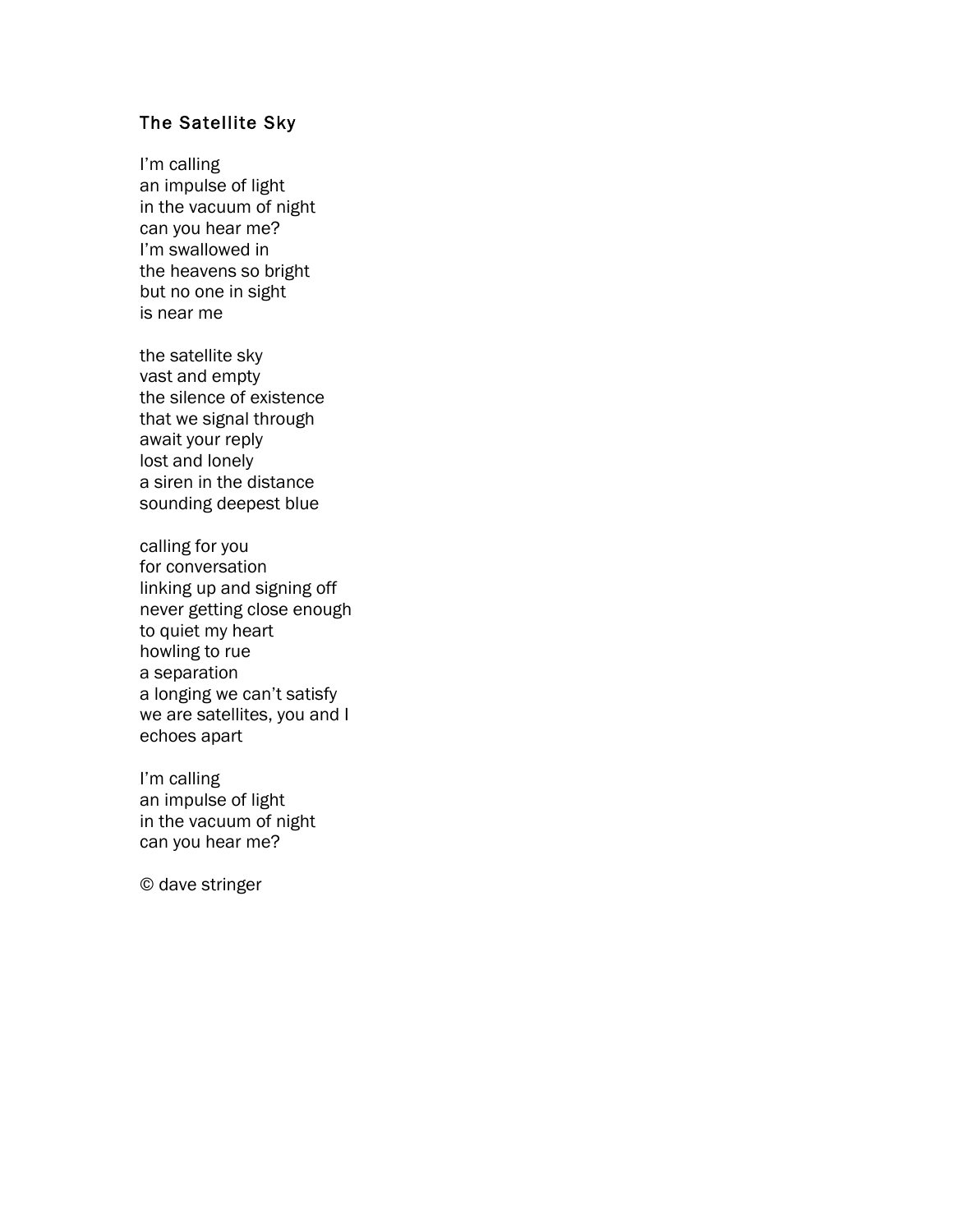### The Homing Instinct

I'm guided by the homing instinct on a mission through the unknown fiercely longing, strong, insistent, intuition pilots me on

love is the bearing I hold in my heart a compass unerring, the goal and the start the light of a beacon when all hope is lost the sight I am seeking, an ocean to cross

home, to the warmth of my nest home, to the one I love best home, how it beats in my breast home, let my heart be expressed

to be alive, to span a distance through the clouds, and by the wind blown, to face the storms of my existence navigating by faith alone

eternally going astray to discern the wisdom of knowing the way to return in the spring of my nature to soar from this earth wings over water, the course of rebirth

home, to the warmth of my nest home, to the one I love best home, how it beats in my breast home, where my heart is at rest

migrating birds on the radar screen gliding homeward magnetic fields glowing green under polarized light by the stars of my memory i ride the jetstream climbing onward the hum of the engines propelling my dreams in their flight

I'm guided by the homing instinct on a mission through the unknown a fiercely longing, strong, insistent, intuition pilots me home